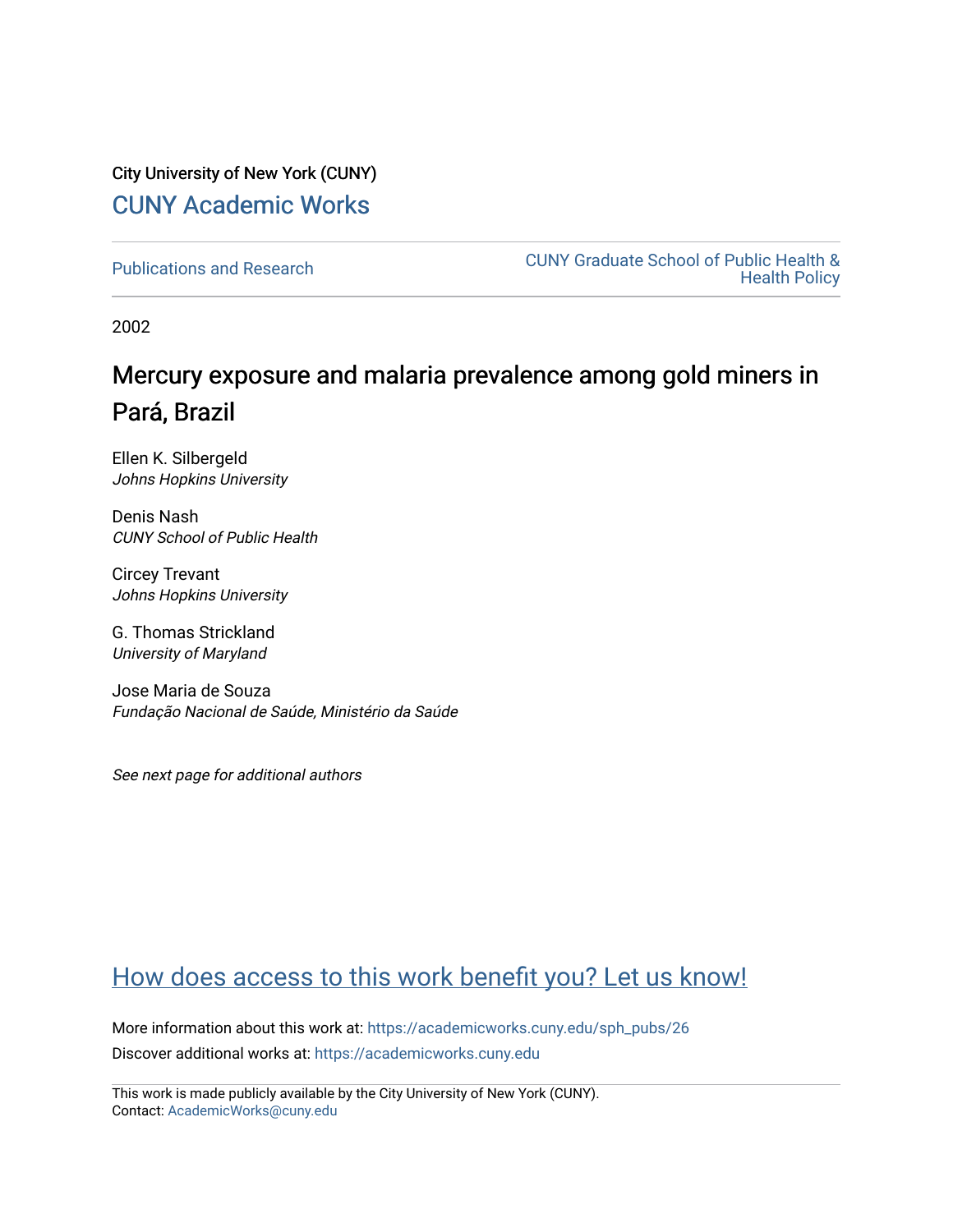#### Authors

Ellen K. Silbergeld, Denis Nash, Circey Trevant, G. Thomas Strickland, Jose Maria de Souza, and Rui S.U. da Silva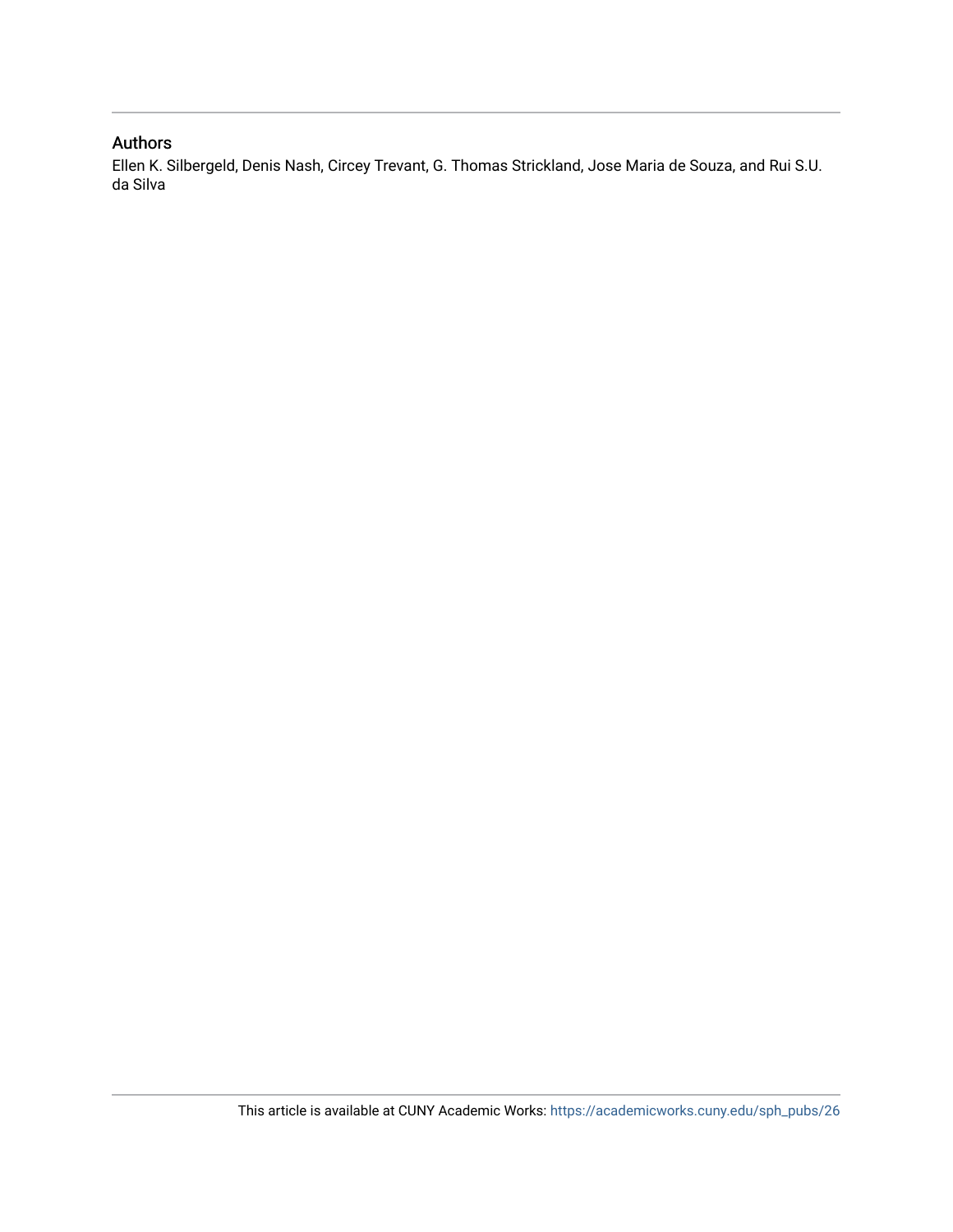### **Mercury exposure and malaria prevalence among gold miners in Pará, Brazil**

Exposição a mercúrio e prevalência de malária entre garimpeiros de ouro do Pará, Brasil

#### Ellen K. Silbergeld<sup>1</sup>, Denis Nash<sup>2</sup>', Circey Trevant<sup>1</sup>, G. Thomas Strickland<sup>2</sup>, **Jose Maria de Souza3 and Rui S.U. da Silva3**

**Abstract** Economic development, including resource extraction, can cause toxic exposures that interact with endemic infectious diseases. Mercury is an immunotoxic metal used in the amalgamation of gold, resulting in both occupational exposures and environmental pollution. A cross-sectional medical survey was conducted in 1997 on 135 garimpeiros in Para, Brazil, because of their risks of both mercury exposure and malaria transmission. Mean levels of blood and urine mercury were well above non-exposed background levels. Twentysix subjects had malaria parasitemia: Health symptoms consistent with mercury exposure were reported, but neither symptoms nor signs correlated with mercury levels in blood or urine. We did not find a dose response relationship between mercury exposure and likelihood of prevalent malaria infection, but there was a possible reduction in acquisition of immunity that may be associated with conditions in gold mining, including mercury exposure.

#### **Key-words:** Mercury. Garimpagem. Malaria. Toxicity.

**Resumo** O desenvolvimento econômico, incluindo extração de recursos naturais, pode causar exposições tóxicas que interagem com doenças infecciosas endêmicas. O mercúrio é um metal imunotóxico usado na amalgamação do ouro, resultando em exposição ocupacional e poluição ambiental. Devido aos riscos da exposição ao mercúrio e transmissão de malária em 135 garimpeiros do Pará, Brasil, uma avaliação médica "crosssectional" foi coduzida em 1997. Níveis médios de mercúrio no sangue e na urina encontram-se bem acima dos níveis basais daqueles não expostos. Vinte e seis indivíduos apresentaram parasitemia de malária; sintomas relacionados com exposição ao mercúrio foram adquiridos, mas nenhum dos sintomas/sinais está correlacionado com níveis de mercúrio no sangue ou na urina. Não foi encontrada nenhuma relação de dose-resposta entre exposição ao mercúrio e provável infecção de malária prevalente. Entretanto, verificou-se uma possível redução na aquisição de imunidade que talvez esteja relacionada às condições de garimpagem, incluindo exposição ao mercúrio.

**Palavras-chaves:** Mercúrio. Garimpagem. Malária. Toxicidade.

During processes of development and resource extraction, populations in many developing countries are increasingly being exposed to chemical pollutants, while exposure to endemic infectious diseases continues. Thus, uncontrolled development may add to their disease burden by altering host exposures and/or susceptibility to infection. The impacts of global and local environmental change on infectious disease has

been understood mainly in terms of population density and the distribution of pathogens and their vectors<sup>12434</sup>. For example, temporal increases in malaria incidence in Rwanda<sup>22</sup> and Colombia<sup>4</sup> have been associated with the effects of periodic El Niño events and overall surface warming on vector thermosensitivity. No studies have been conducted on the interaction of chemical pollutants and the epidemiology of infectious disease.

<sup>1.</sup> Department of Environmental Health Sciences, Johns Hopkins University, Bloomberg School of Public Health, Baltimore MD, USA. 2. Department of Epidemiology and Preventive Medicine, University of Maryland School of Medicine, Baltimore, MD, USA. 3. Instituto Evandro Chagas, Fundação Nacional de Saúde, Ministério da Saúde, Belém, Pará, Brazil.

<sup>\*</sup> Current affiliation: New York City Department of Health, New York NY, USA

Supported by grants from the Pan American Health Organization, the W. Alton Jones Foundation, and the Heinz Family Foundation.

Address to: Ellen K. Silbergeld, Ph.D. Department of Environmental Health Sciences, Johns Hopkins University Bloomberg School of Public Health, 615 N. Wolfe Street, 21205, Baltimore, MD

Tel: (410)955-8678; fax; (410)955-9334

e-mail: esilberg@jhsph.edu

Recebido para publicação em 26/3/2001.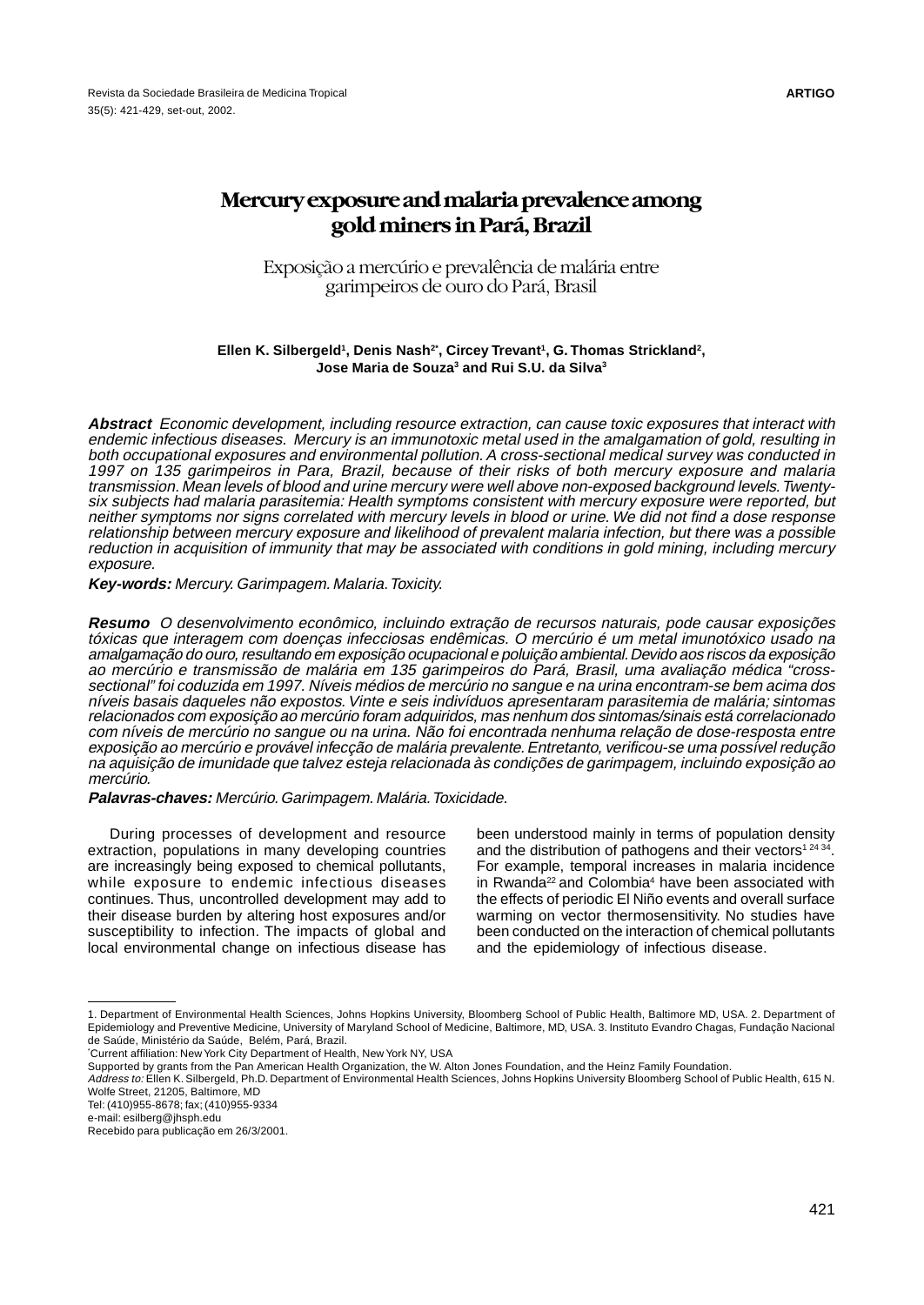Malaria has long been recognized by health officials in Brazil to be associated with gold mining activity, and control of malaria in mining regions is a high priority in Brazil<sup>10</sup>. In the States of Pará and Rondônia, where extensive gold mining activities are occurring, the prevalence of malaria and API rates are the highest in the country<sup>25</sup>. In 1994, these two states accounted for over half of all reported cases of malaria in Brasil<sup>25</sup>. Artisanal mining of alluvial gold creates ecologic changes (deforestation, destruction of aquatic systems, creation of pools in place of free flowing streams and rivers) that increase breeding niches for the Anopheles mosquito vectors of malaria. Mining also increases the size of dispersed settlements<sup>8</sup> often of individuals from other parts of Brazil (where malaria is largely absent) to Amazônia, which results in exposure of immunologically naive persons to infection.

Gold mining within the Brazilian Amazon is conducted by some large scale operations but mostly by small scale miners, or *garimpeiros*, who extract gold from dredged river bed and bank sediments. Elemental mercury is used in an open process. First, the gold in sediments is amalgamated crudely by hand mixing of liquid elemental mercury with sediments forming a goldmercury amalgam. Second, the amalgam is burned to remove the mercury. This refining process is usually begun at the garimpo, using propane heat sources, and then finished in "casas de ouro" in small towns were gold is bought and sold<sup>6</sup>. In both amalgamation and burning, the *garimpeiros* experience significant dermal and inhalation exposures to mercury<sup>5 15</sup>. Substantial amounts of mercury are released into the environment from amalgamation and also in some regions from soil erosion<sup>17  $\bar{3}3$ </sup>. Increased mercury levels in fish and sediments in downstream ecosystems have been documented<sup>19 20 21</sup>. Exact figures on gold production and

mercury use are unavailable since much of this activity is illegal and unreported. It is estimated by CETEM (Brazilian Council on Mining Technology) that about 14 metric tons of gold are mined in this fashion each year in the state of Pará (Villas Boas, 1999 personal communication). For every kilogram of gold mined by the *garimpeiros* through uncontrolled processes, at least one kilogram of mercury is released into the environment<sup>17</sup>. Despite attempts to introduce appropriate technology, few attempts at mercury recovery are made at any stage in the process.

This situation has stimulated us to investigate possible interactions between toxic chemical exposures and infectious diseases. Mercury is a well characterized immunotoxic metal and it is reported to impair host responses to viral infections in animal models<sup>13 18</sup>. We have recently reported that mercury exposure of BALB/ c mice impairs resistance to infection and blocks immunity to the murine plasmodium, Plasmodium yoelii<sup>27</sup>. and Bagenstose et al<sup>2</sup> reported that mercury can also interact with leishmaniasis in mice.

The objectives of this study are to describe the extent of exposures to mercury and malaria in a group of miners (*garimpeiros*) and their helpers at a single gold mining site (*garimpo*) in the Tapajós River area in the State of Pará, Brazil, and to evaluate any evidence for interactions between mercury exposure and malaria infection. The specific hypothesis of interest is whether or not there is a positive association between mercury exposure, as determined by blood and urinary mercury levels, and malaria prevalence, as determined by parasitemia. The site selected for this initial investigation is a gold mining site in the Brazilian Amazon, where the miners are exposed both to mercury in amalgamation and crude refining, and to the local Anopheles vector of malaria.

#### MATERIALS AND METHODS

In 1997, a team of two physicians trained in tropical medicine (GTS and RSUS), four medical technicians, and a project co-coordinator flew to an airstrip at the Piranha garimpo in the State of Pará. This site is located in an inaccessible region of the Tapajós watershed approximately 200km south of Itaituba. Chosen for its use of mercury in the mining process as well as being an area of malaria endemicity (Jair, FNS-Itaituba, personal communication), the Piranha site is active year round and has been in operation since 1962. Selection of and access to the site was arranged in cooperation with the Associations of Mine Owners and Mine Workers of the Tapajós. Over a six day period, a total of 135 people working in the garimpo gave informed consent and agreed to participate in a cross sectional survey. This represented almost the entire *garimpo* population and included everyone except those from the most isolated sites or those who for other reasons could not get to the airstrip/trading post where the interviews and exams were conducted.

A medical history and physical exam were performed. Two 15-ml whole blood samples and a 20-ml urine specimen were collected from each subject for laboratory tests. Methods for blood collection are the same as used by Grandjean et al  $(1999)^{12}$ . The urine samples were prepared for mercury analysis in Rio de Janeiro and Santarém, Brazil. Blood and urinary mercury levels were measured by Atomic Absorption Spectroscopy in the laboratory of Dr. O. Malm, Universidade Federal do RJ, which participates in an international QA/QC program. Malaria infection was assessed by a Giemsa-stained thin blood film obtained from a finger prick. The slides were examined microscopically at the garimpo by a technician from the Itaituba office of the Fundação Nacional de Saúde (FUNASA) and then reexamined by a technician at the Evandro Chagas Institute in Belém (blinded to the initial assessment). A detailed questionnaire in Portuguese ascertained self-reported history of malaria and other infections, health history, and details of mercury use/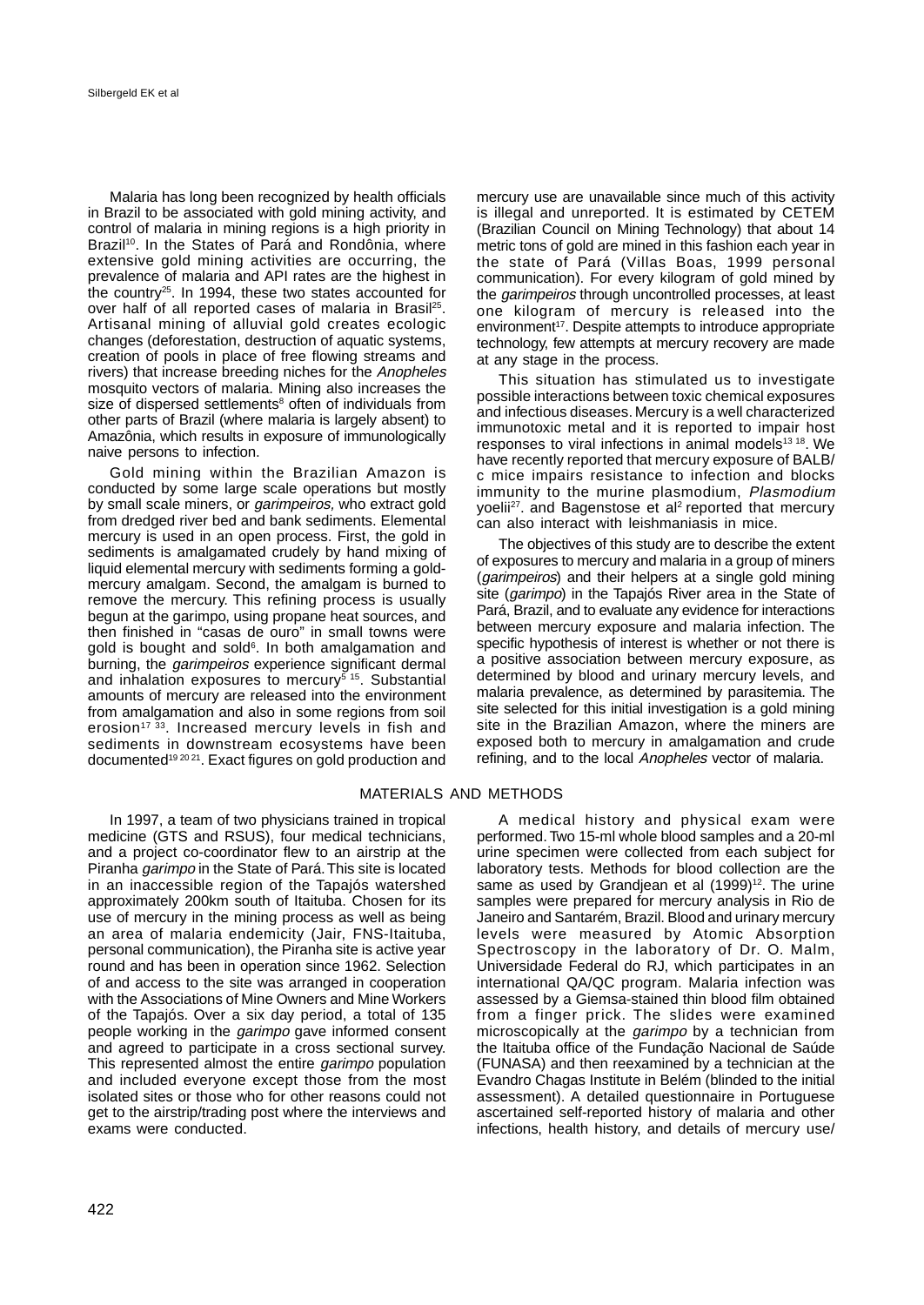exposure, as well as demographic and lifestyle characteristics.

All statistical analyses were performed using SAS JMP software for Macintosh. ANOVA was used to assess statistical significance for continuous variables and a chi square test was used for categorical variables. The study protocol was approved by the Institutional Review Boards at the University of Maryland Medical School, and by the Evandro Chagas Institute - FUNASA.

RESULTS

All subjects who came to the study site agreed to participate in the study. The majority of the participants were male (Table 1). The mean age was 33.1 and ranged from 2 to 58 years. Almost 90% had not completed primary level education. Over 70% were smokers and a

Table 1 - Selected demographic characteristics of a gold mining population from Pará, Brasil.

|                            | N    | %    |
|----------------------------|------|------|
| Gender                     |      |      |
| male                       | 104  | 77.0 |
| female                     | 31   | 23.0 |
| Age, mean (SD)             | 33.1 | 9.6  |
| <b>Education level,</b>    |      |      |
| literate                   | 28   | 20.7 |
| primary grade incomplete   | 92   | 68.1 |
| primary grade complete     | 8    | 5.9  |
| > primary grade complete   | 7    | 5.2  |
| <b>Smoking</b>             |      |      |
| current smoker             | 84   | 72.7 |
| pack years, mean (SD)      | 8.4  | 9.0  |
| <b>Current alcohol use</b> | 93   | 72.7 |
| <b>Fish consumption</b>    |      |      |
| < once per week            | 29   | 21.5 |
| once per week              | 59   | 43.7 |
| 2-3 times per week         | 40   | 29.6 |
| > 3 times per week         | 7    | 5.2  |

similar percentage reported alcohol use. Almost 80% consumed fish, a potential dietary source of mercury in this region $20$ . at least once per week. More than half of the subjects reported prior episodes of malaria infection (Table 2); while 18% reported having a prior episode of

Table 2 - Self-reported data on malaria, leishmaniasis, and tuberculosis among gold miners from Pará, Brasil.

| Number of past malaria infections | N  | %    |
|-----------------------------------|----|------|
| Never                             | 5  | 3.8  |
| 1x                                | 23 | 17.3 |
| 2x                                | 16 | 12.0 |
| 3x                                | 10 | 7.5  |
| 4x                                | 11 | 8.3  |
| $5+$                              | 68 | 51.1 |

cutaneous leishmaniasis infection and two individuals reported having had tuberculosis. The average age of entry into the mining occupation was 22.4 years. The occupation prior to mining for 40% was agriculture (Table 3). With respect to mercury use, the population fell into two groups: reporting either frequent use or none at all.

| Table 3 - Distributions of factors related to mercury exposure |  |  |  |
|----------------------------------------------------------------|--|--|--|
| among gold miners from Pará, Brasil.                           |  |  |  |
|                                                                |  |  |  |

| Self-report                          | N    | %    |
|--------------------------------------|------|------|
| Frequency of mercury use             |      |      |
| frequently                           | 74   | 59.2 |
| rarely                               | 7    | 5.6  |
| never                                | 44   | 32.6 |
| Use mercury for                      |      |      |
| amalgamation                         | 65   | 86.7 |
| other                                | 10   | 13.3 |
| Use of personal protective equipment |      |      |
| nothing                              | 77   | 91.7 |
| mask                                 | 6    | 7.1  |
| boots                                | 1    | 1.2  |
| Age begain mining, mean (SD)         | 22.4 | 7.9  |
| Occupation before mining             |      |      |
| agriculture                          | 54   | 58.8 |
| other                                | 77   | 41.2 |
| Laboratory tests, mean (SD)          |      |      |
| blood mercury (ug/dl)                | 25.6 | 16.3 |
| urinary mercury (ug/dl)              | 21.5 | 20.5 |

Amalgamation was the most common use of mercury, while 13% reported using mercury for other purposes. The mean levels of mercury in the blood and urine were 25.6ug/dl and 21.5ug/dl, respectively (Table 3). Frequency distributions for each mercury biomarker are shown in Figure 1. The majority of these values were well in excess of the World Health Organization exposure limit guidance<sup>35</sup> for both blood (74% above) and urinary (52% above) levels of mercury. No one reported using appropriate personal protective equipment when handling mercury and no equipment was observed at the site (Table 3).

On examination (Table 4), 4 (3%) of the participants were febrile with temperature greater than 37.7°C. Four individuals were considered to be icteric by the examiners; 12 had edema, and 20 had skin ulcers which were not typical of cutaneous leishmaniasis. Eight individuals were hypertensive (blood pressures of systolic >140mmHg or diastolic >90 mm Hg). Giemsastained blood films were read for 133 subjects; 26 (19%) were positive: 14 for Plasmodium vivax, 11 for P. falciparum, and 1 for P. malariae (Table 4). This distribution of plasmodia is similar to that reported by PAHO<sup>25</sup>.

Many individuals reported experiencing some symptoms (e.g., fatigue, headache, arthralgia, anorexia, memory loss, and insomnia) which might be related to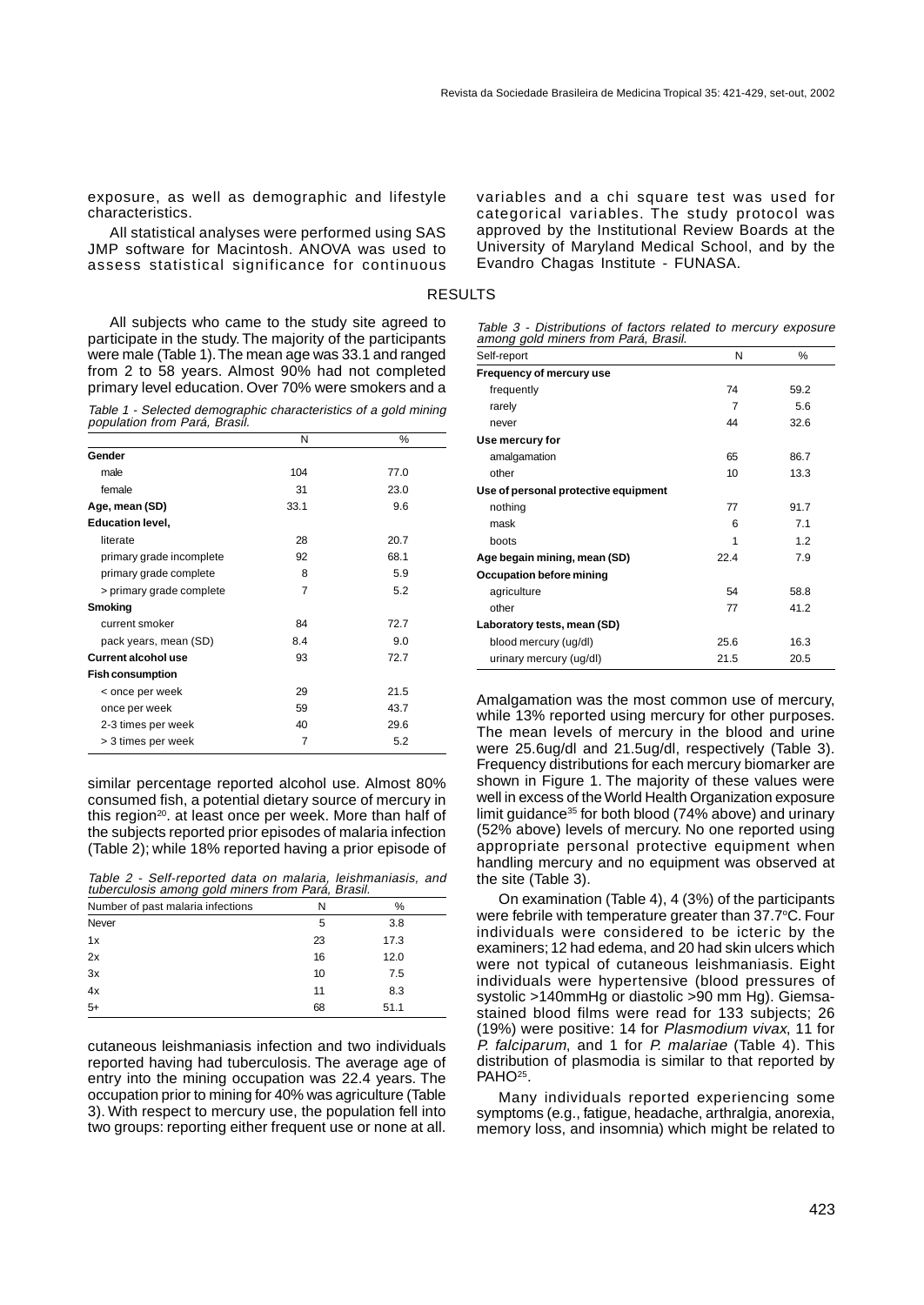

Figure 1 - Histogram of blood **(a)** and urinary **(b)** mercury levels among 135 persons associated with a<br>Brazilian gold mine.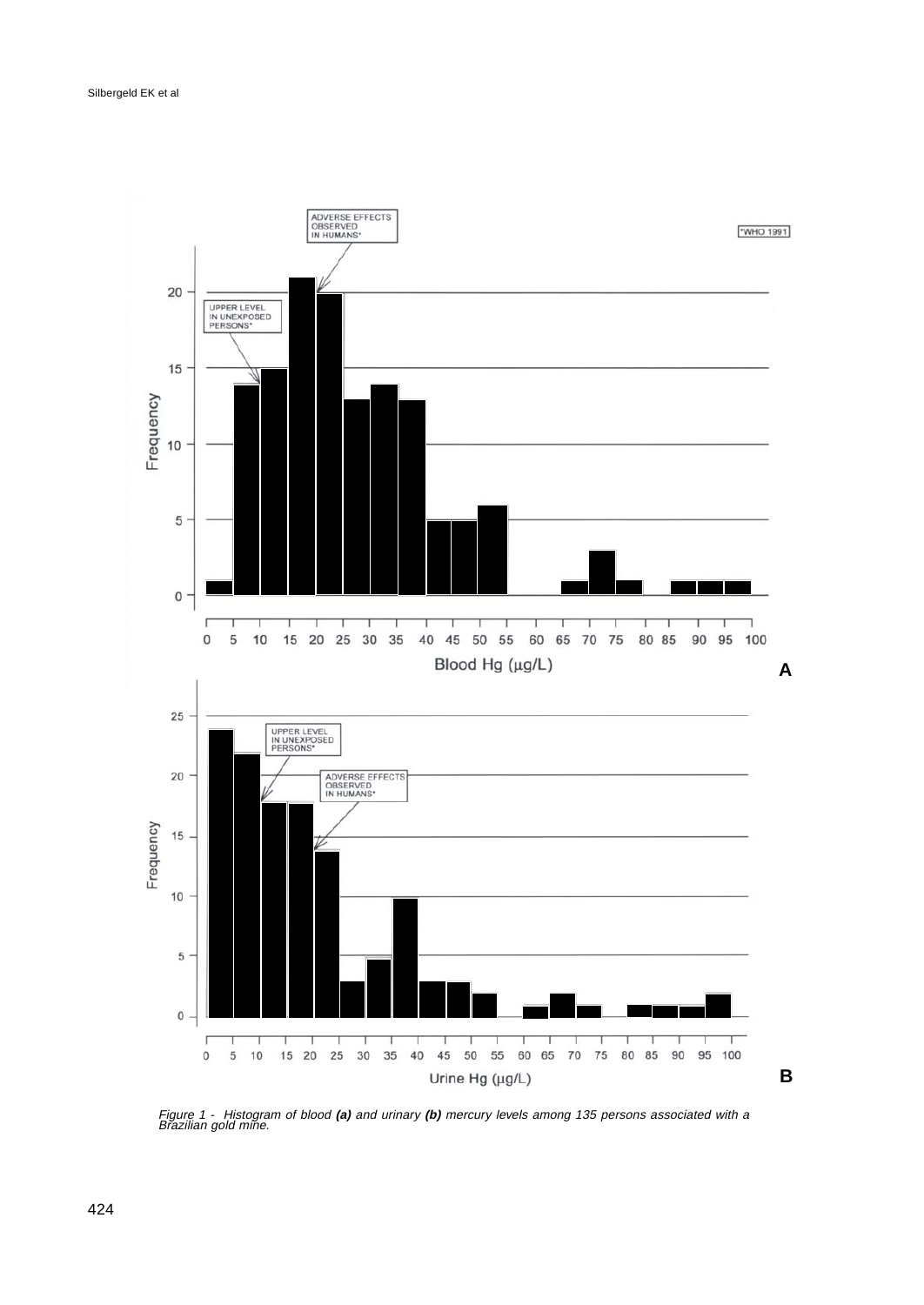|                          | N              | ℅    |
|--------------------------|----------------|------|
| <b>Clinical exam</b>     |                |      |
| febrile (temp ≥37.7°C)   | 4              | 3.2  |
| icteric,                 | 4              | 3.2  |
| edema                    | 12             | 10.4 |
| skin ulcers              | 20             | 15.9 |
| <b>Abnormal findings</b> |                |      |
| liver                    | 25             | 15.9 |
| spleen                   | 35             | 27.6 |
| lung                     | 3              | 2.4  |
| eye                      | $\overline{2}$ | 1.6  |
| abdomen                  | 4              | 3.2  |
| Laboratory tests         |                |      |
| positive for malaria     | 26             | 19.4 |
| type of malaria          |                |      |
| malariae                 | 1              | 3.8  |
| vivax                    | 14             | 53.9 |
| falciparum               | 11             | 42.3 |

Table 4 - Selected clinical and laboratory findings among gold miners from Pará, Brasil.

mercury exposure (Table 5). However, when comparisons were made in groups stratified by blood and urinary mercury levels, the results showed that no relationships between these symptoms and mercury exposure.

Levels of mercury in the blood and urine were not predictive of prevalent malaria infection (Table 6). Selfreported exposure to mercury was also not predictive of current malaria infection. Duration of employment at the *garimpo* and history of mining were both significantly, but inversely, associated with the relative odds of current malaria infection. Individuals who had been working at the *garimpo* for less than one year or had been employed in mining for less than 10 years were significantly more likely to be infected with malaria at the time of the examination (OR 3.1 , 95% CI 1.0-9.0; OR 2.8, 95% CI 1.0-8.0, respectively). Gender was not associated with malaria prevalence. However, compared to individuals with no or only one prior episode of malaria, those with more prior episodes were more likely to be infected with the parasite (Figure 2).

Table 5 - Current clinical symptoms related to mercury exposure by blood and urinary mercury quartile among a gold mining population from Pará, Brasil.

|                |           |            |              | Blood mercury |            |                |                       |            | Urinary mercury |            |                |
|----------------|-----------|------------|--------------|---------------|------------|----------------|-----------------------|------------|-----------------|------------|----------------|
|                | Total     | Quartile 1 | Quartile 2   | Quartile 3    | Quartile 4 | p (chi square) | Quartile <sup>1</sup> | Quartile 2 | Quartile 3      | Quartile 4 | p (chi square) |
| Skin ulcers    | 20(14.8)  | 4(11.8)    | 7(20.6)      | 4(11.8)       | 5(15.2)    | 0,72           | 6(17.7)               | 6(17.7)    | 4(11.8)         | 4(12.1)    | 0,83           |
| Anorexia       | 37(27.4)  | 8(23.5)    | 7(20.6)      | 13 (38.2)     | 9(27.3)    | 0,39           | 9(26.5)               | 8(23.5)    | 9(26.5)         | 11(33.3)   | 0,84           |
| Fatique        | 63 46.7)  | 15 (44.1)  | 12(35.3)     | 21(61.8)      | 15 (45.5)  | 0,17           | 13 (38.2)             | 14 (41.2)  | 14 (41.2)       | 22(66.7)   | 0,07           |
| Headache       | 48 (35.6) | 17(50.0)   | 9(26.5)      | 11(32.4)      | 11 (33.3)  | 0,21           | 14(41.2)              | 11 (32.4)  | 12(35.3)        | 11(33.3)   | 0,88           |
| Myalgia        | 23(17.0)  | 7(20.6)    | 9(26.5)      | 2(5.9)        | 5(15.2)    | 0,11           | 10(29.4)              | 3(8.8)     | 4(11.8)         | 6(18.2)    | 0,12           |
| Arthralgia     | 41 (30.4) | 11(32.4)   | (32.4)<br>11 | 11(32.4)      | 8(24.2)    | 0,85           | 9(26.5)               | 12 (35.3)  | 13(38.2)        | 7(21.2)    | 0,39           |
| Vision         |           |            |              |               |            |                |                       |            |                 |            |                |
| problems       | 28(20.7)  | 9(26.5)    | 5(14.7)      | 6(17.7)       | 8(24.2)    | 0,59           | 7(20.6)               | 9(26.5)    | 7(20.6)         | 5(15.2)    | 0,73           |
| Insomnia       | 31(23.0)  | 9(26.5)    | 6(17.7)      | 12 (35.3)     | 4(12.1)    | 0,11           | 9(26.5)               | 6(17.7)    | 6(17.7)         | 10(30.3)   | 0,51           |
| Memory loss    | 33(24.4)  | 13 (38.2)  | 6(17.7)      | 6(17.7)       | 8(24.2)    | 0,17           | 8(23.5)               | 9(26.5)    | 6(17.7)         | 10(30.3)   | 0,66           |
| <b>Tremors</b> | 25(18.5)  | 6(17.7)    | 4(11.8)      | 10(29.4)      | 5(15.2)    | 0,29           | 8(23.5)               | 11 (32.4)  | 4(11.8)         | 2(6.1)     | 0,02           |



Figure 2 - Prevalence and odds ratio of current malaria infection by number of prior malaria episodes.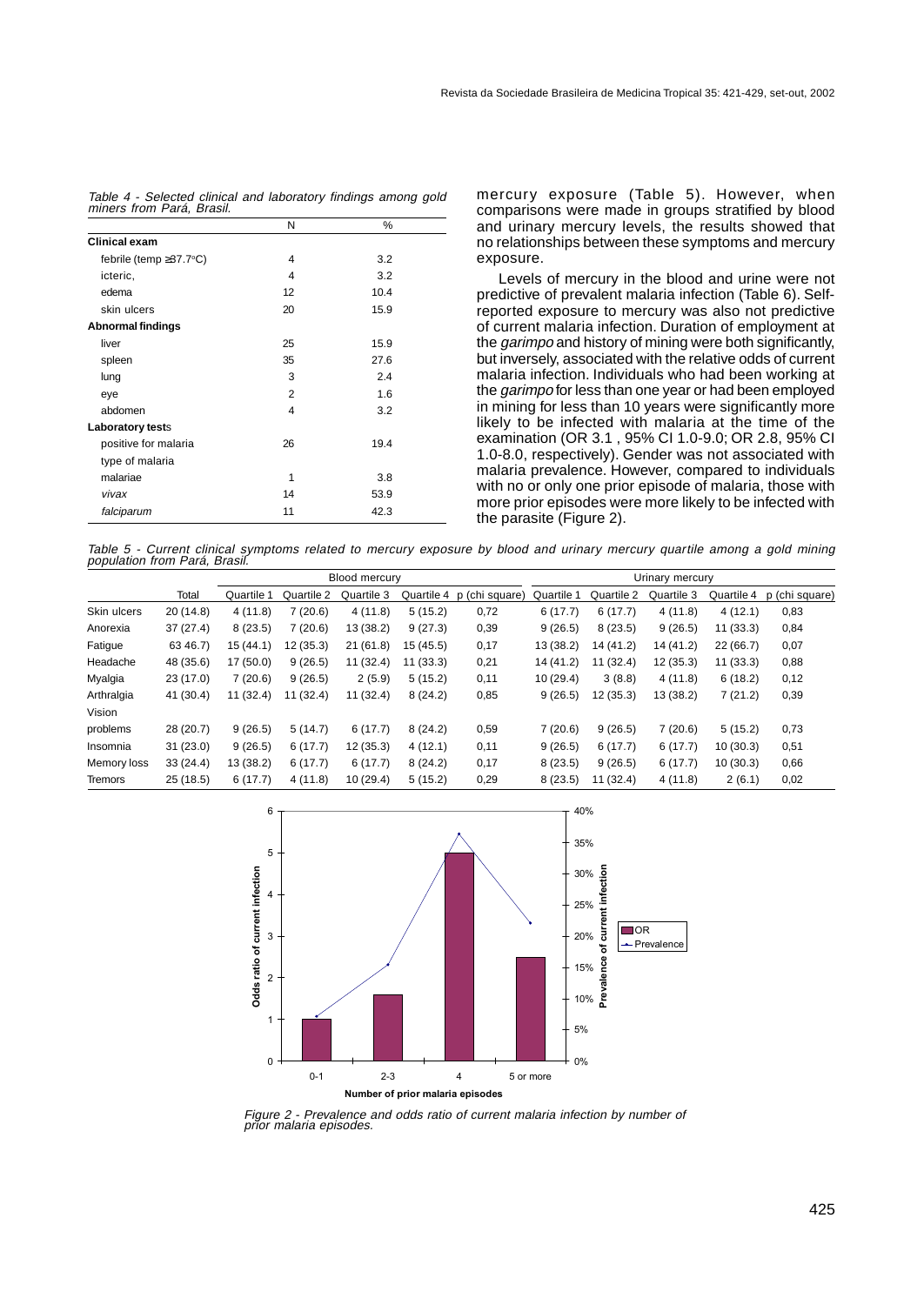|                                                                | OR (95% CI)         |
|----------------------------------------------------------------|---------------------|
| Quartile of blood mercury                                      |                     |
| 2 vs. 1                                                        | $0.51(0.16-1.6)$    |
| 3 vs. 1                                                        | $0.43(0.13-1.4)$    |
| 4 vs. 1                                                        | $0.43(0.13-1.4)$    |
| Quartile of urinary mercury                                    |                     |
| 2 vs. 1                                                        | $1.21(0.36-4.1)$    |
| 3 vs. 1                                                        | $1.04(0.30-3.6)$    |
| 4 vs. 1                                                        | $1.26(0.37-4.2)$    |
| Frequent mercury exposure vs. rare or never                    | $1.01(0.4-2.6)$     |
| Duration of employment <1 yr at this garimpo vs. $\geq$ 1 yr.  | $3.07(1.0-9.0)^{*}$ |
| Duration of employment in mining <10 years vs. $\leq$ 10 years | $2.82(0.99-8.0)$ *  |
| Malaria history                                                |                     |
| 2-3 prior episodes vs. 0-1                                     | $1.58(0.32 - 7.8)$  |
| 2-4 prior episodes vs. 0-1                                     | 4.95 (0.89-27.5)    |
| 5+ prior episodes vs. 0-1                                      | $2.45(0.65-9.2)$    |
| Sex (male vs. female)                                          | $1.29(0.49-3.4)$    |
| * $P < 0.1$                                                    |                     |

Table 6 - Odds ratio and 95% confidence interval for current malaria infection among persons associated with a gold mine in Pará, Brasil.

Three of 26 parisitemic individuals were febrile at examination and those with parasitemia were more likely to report a febrile episode within 3 weeks of the exam (30.8% vs. 17.6%). Parasitemic individuals were more likely to have symptoms compatible with malaria infection, but the difference was only statistically significant for chills (p=0.03) (Table 7).

|                       | No parasitemia | Parasitemia | р      |
|-----------------------|----------------|-------------|--------|
|                       | $(n=109)$      | $(n=26)$    |        |
| Temperature (C), mean | 36.2           | 36.8        | 0,0007 |
| Self-report (%)       |                |             |        |
| Fever                 | 17.6           | 30.8        | 0,1483 |
| Fatigue               | 46.3           | 50.0        | 0,8615 |
| Chills                | 12.0           | 30.8        | 0,0276 |

#### **DISCUSSION**

This investigation of small scale gold mining in Brazil found high levels of mercury exposure. Although symptoms compatible with mercury toxicity were prevalent, these were nonspecific in nature and there was no statistical correlation was observed between levels of mercury exposure and reported or observed symptoms. These data are consistent with reports by others on occupational exposures to mercury in artisanal gold mining in Amazônia. Branches et al  $(1993)^5$  reported somewhat lower exposures among goldmines in Pará in 1993; a similar range of nonspecific symptoms were also reported in these subjects, as well as signs of neurological dysfunction by clinical examination. We are unaware of any cases of clinical mercury poisoning having been reported in the published literature in gold miners in Pará to date. The levels found in most of the subjects in our study are well above health quidelines from WHO<sup>35</sup>. Compared to levels of mercury in blood for North American populations without occupational exposure,

all persons had 10-100 fold elevations in blood mercury<sup>23</sup>. These garimpeiros also had significantly higher levels of urine and blood mercury as compared to most of the Amazonian populations exposed only to mercury via fish consumption (methyl mercury)<sup>20 21</sup>. These data confirm that occupational exposures in artisanal gold mining and crude refining are of the greatest immediate health concern<sup>5 6 9 16</sup>.

Malaria has re-emerged as a major problem in South America during the last decade. During 1988, in Loreto, Peru, part of the greater Amazon region, there were no reported cases of malaria. In 1991, there were 140 cases, followed by an explosive annual increase in the number of cases, such that in 1997 there were 121,268 reported cases, including 54,290 slide confirmed cases of  $P$ . falciparum<sup>14</sup>. In Brazil, the overwhelming majority of reported malaria cases occur in the gold mining areas of the Amazon region. Gold mining contributes to rates and spread of malaria through the ecologic changes associated with mining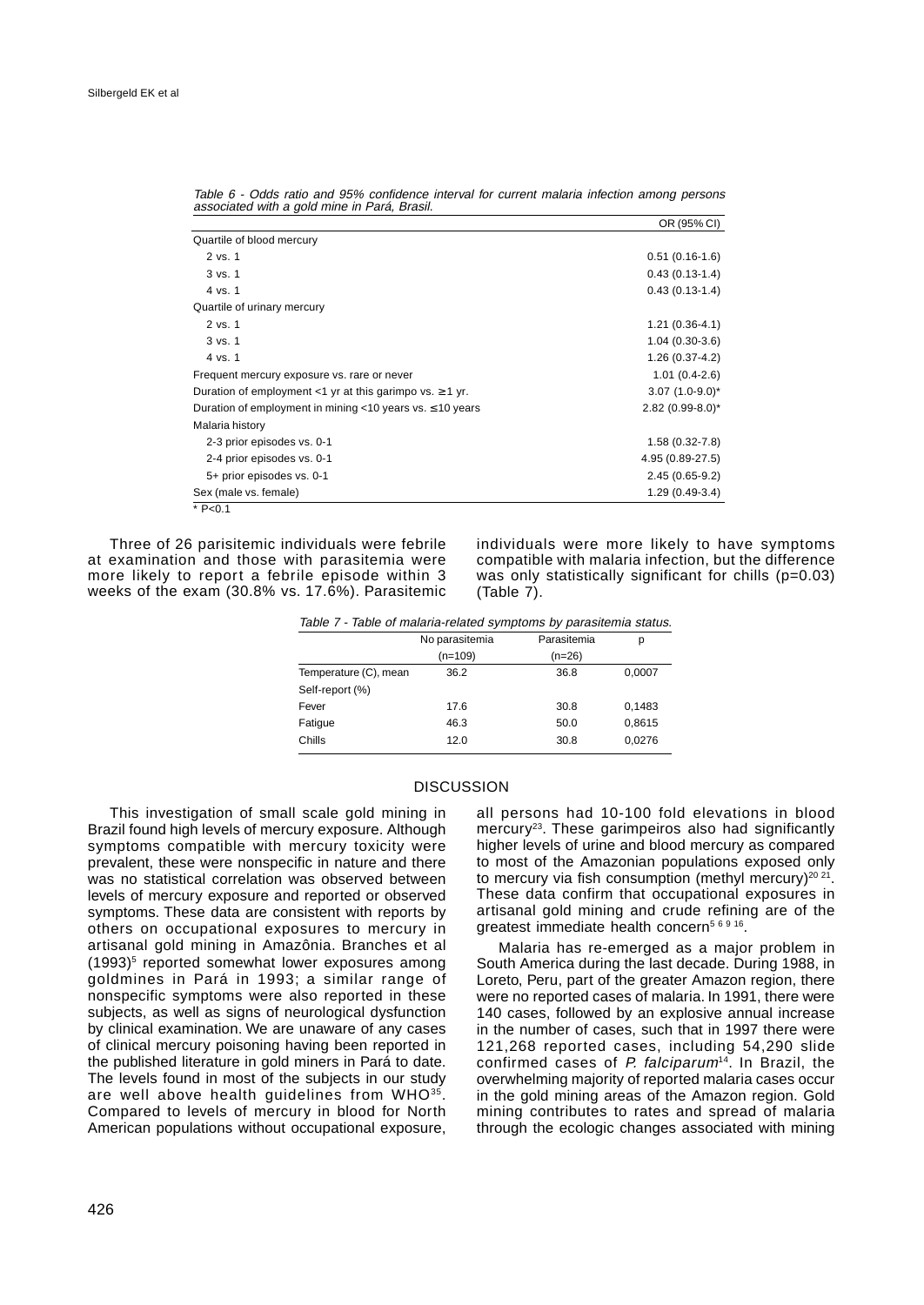operations for several reasons: 1) gold mining activities bring persons who are immunologically naive to malaria into direct contact with the mosquito vector and the infectious agent; 2) mining methods create ecological niches for mosquitoes to breed, propagate, and survive in pools of water; 3) mining operations ensure many repeated contacts between the human reservoirs and the mosquito vector; 4) mining settlements in remote areas are often inaccessible to periodic health surveillance, diagnosis and treatment; and 5) the sociological context of gold mining involves continual out-migration of infected persons, creating a mobile reservoir of human hosts to transfer disease locally and distantly, both in and outside of Brasil<sup>26 29</sup>.

This latter factor may explain the association between gold mining and malaria cases outside the Amazon region. A tracing study by de Souza et al (unpublished) demonstrated that over 1,000 cases

occurring as far away as Rio de Janeiro could be linked to contacts with a gold mining site in the Tapajós region of Pará (Figure 3). The episodic nature of gold mining as an occupation<sup>8</sup> and the movement of persons in and out of gold mining regions in Brazil contribute to this dispersion.

Mercury exposure among the miners may also play a role in malaria transmission in Brazil. Mercury is known to affect the immune system. Mercury induced autoimmunity is associated with nephropathy in rodents and humans<sup>11 13</sup>. Recent studies in which mice were exposed to non-lethal doses of malaria showed an attenuated Th1 immune response, ultimately resulting in decreased release of macrophage and splenocyte nitric oxide<sup>27</sup><sup>28</sup>, which is specifically instrumental in a normal immune response to malaria and acquisition of immunity in a murine model<sup>31 32</sup>. We have also found that low doses of mercury increase



Figure 3 - Trace back diagram of malaria cases occurring in 1992 outside of Amazonia, data from da Souza<br>JM. The shaded area in the State of Pará (PA) indicates the region in which all traced cases were found to<br>have conta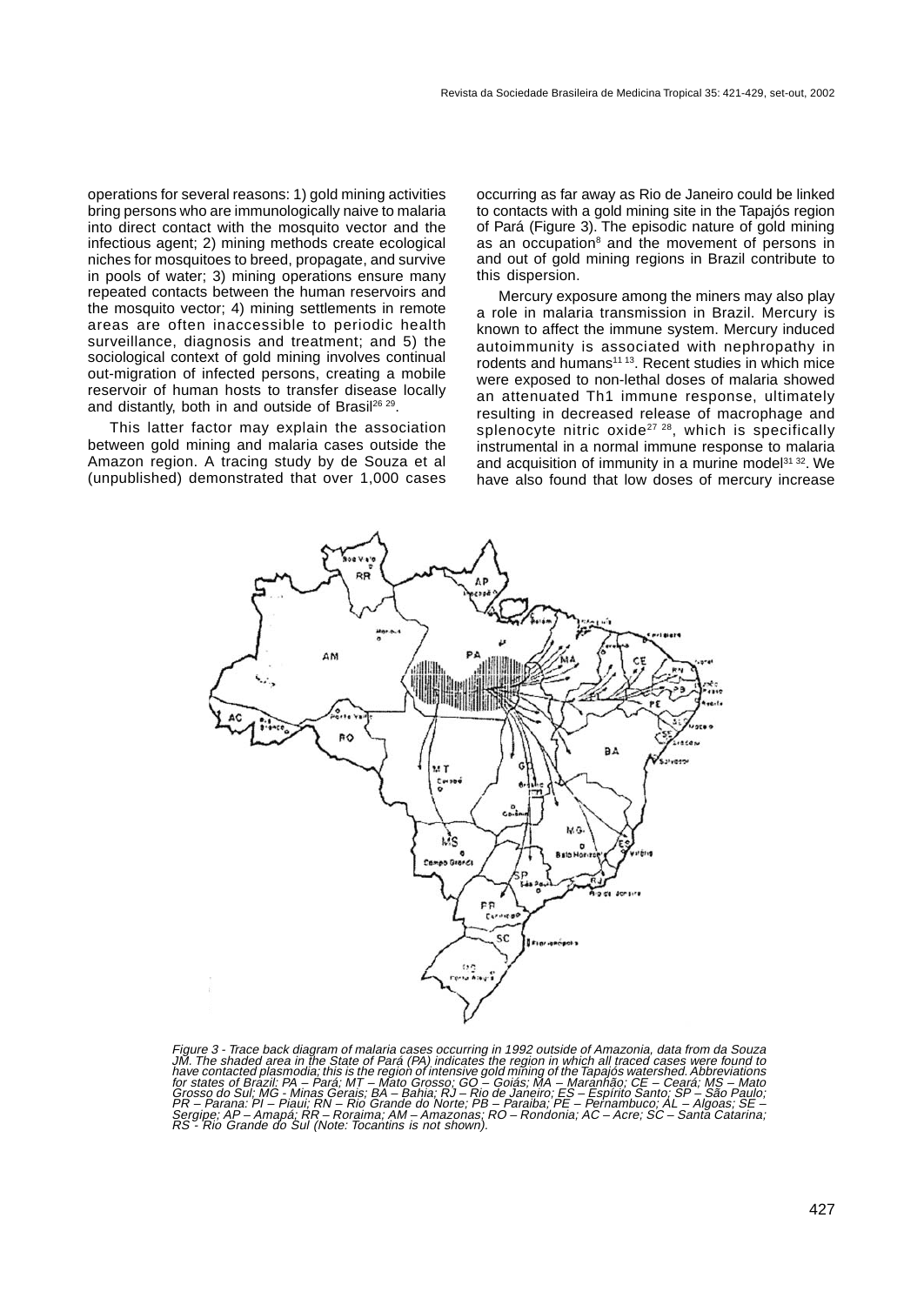host susceptibility to challenges of direct malaria infection and block the acquisition of immunity to P. yoeli in the irradiated sporozoite model<sup>27</sup>. Bagenstose et al (2002) recently reported that mercury can also interact with leishmaniasis in an animal model<sup>2</sup>.

We did not find a direct association between mercury exposure and malaria prevalence in our sample, possibly due to the timing of our study, during which a relatively small number of prevalent cases found in this cross sectional study. The current investigation has generated some support for hypotheses regarding a possible effect of mercury on the acquisition of immunity to malaria. Individuals in this garimpo who reported a history of 4 or more prior episodes of malaria infection were more likely to have prevalent malaria infection as compared to those with a self-reported history of 3 or fewer malaria episodes (Figure 2). This pattern is not consistent with experience that suggests that past history of malaria infection reduces the odds of prevalent malaria. For example, in hyperendemic areas, acquisition of immunity to malaria was reported to occur after 3 or more infections with the parasite<sup>3</sup>. Our observations are consistent with the hypothesis that mercury exposure may interfere with the expected natural acquisition of immunity to malaria, as found in our murine model<sup>27</sup>. However, confirmation of this hypothesis will require a prospective study of malaria transmission, infection, and mercury exposure.

The relationship between ecologic/environmental change and infectious disease has received increasing worldwide attention<sup>34</sup>. A memorable example of the effect of development is the building of the Aswan High Dam in Egypt, which was followed by an increase in the distribution of the vector and the size of the exposed population exposed to schistosomiasis<sup>30</sup>. However, virtually no attention has focused on the ecologic and environmental impacts on infectious disease of chemical contamination, which accompanies industrialization and resource exploitation in many developing countries.

Our study was limited in several respects. We only assessed exposures to inorganic mercury, associated with gold mining. Some subjects may have also been

exposed to methyl mercury from consuming mercurycontaminated fish. Our measurements of mercury were in blood and urine, rather than hair, and were of total mercury only. We may not have found the garimpeiros most severely affected by mercury in Piranha, since those individuals may not have been able to walk to the site of our field clinic. At the garimpo many of the workers were living at baixãos (or lower areas), up to 8 hours away on foot. The small size of the sample, with only 26 persons having current parasitemia, prevented us from rigorously testing associations in subgroups, such as those who had been at the *garimpo* for varying periods of time. Self-report data on prior malaria infections may have been unreliable, representing only history of fever (no parasitological confirmation was available at the garimpo), or recurrent febrile episodes of the same primary malaria infection, which could have been inadequately treated. Finally, because of the cross-sectional design, we could not directly test the hypothesis that mercury exposures subsequently alter human resistance to malaria.

Our investigation documents and underscores the concern that widespread use and significant exposures to mercury occur in Brazilian *garimpos*, despite policies prohibiting its use in gold amalgamation. Previous studies have reported similar findings on smaller groups<sup>579</sup>. There is an urgent need to control exposures to mercury among the garimpeiros, in order to prevent mercury intoxications, regardless of any interactions with malaria susceptibility. Since mercury use is already illegal in Brazil, policy recommendations alone are not effective. If mercury exposure turns out to be linked to a proportion of Brazil's malaria problem, a paradigm shift in the policy debate on mercury use may gain some momentum. Thus, while our investigation was not able to test the mercury-immunity hypothesis directly, we believe there is sufficient evidence and need to pursue further field investigations with regard to mercury exposure and acquisition of immunity to malaria in Brazil and other countries with artisanal use of mercury in mining. The prevention and treatment approaches currently applied to the garimpos are inadequate and must be increased.

#### ACKNOWLEDGEMENTS

We wish to acknowledge the important contributions of Olaf Malm, Donna Mergler, David Cleary, and the members of the Association of Mine Workers and Mine Owners of the Tapajos (AMOT) in the conduct and analyses of this study. Also, the participation of many colleagues at the Instituto Evandro Chagas (FUNASA), especially Dra E.C.O. Santos, was critical to the success of this project.

#### **REFERENCES**

- 1. Ault SK. Effect of demographic patterns, social structure and human behavior on malaria. In: Service MW (ed) Demography and Vector Borne Diseases. Boca Raton, Florida: CRC Press, p. 283-301, 1989.
- 2. Bagenstose LM, Mentink-Kane MM, Brittingham A, Mosser DM, and Monestier M. Mercury enhances susceptibility to murine leishmaniasis. Parisite Immunology 633-640, 2001.
- 3. Baird JK. Age-dependent characteristics of protection v. susceptibility to Plasmodium falciparum. Annals of Tropical Medicine and Parasitology 92:367-390, 1998.
- 4. Bouma MJ, Poeda G. Rojas W. Predicting high-risk years for malaria in Colombia using parameters of El Nino Southern Oscillation. Tropical Medicine and International Health 2:1122-1127, 1997.